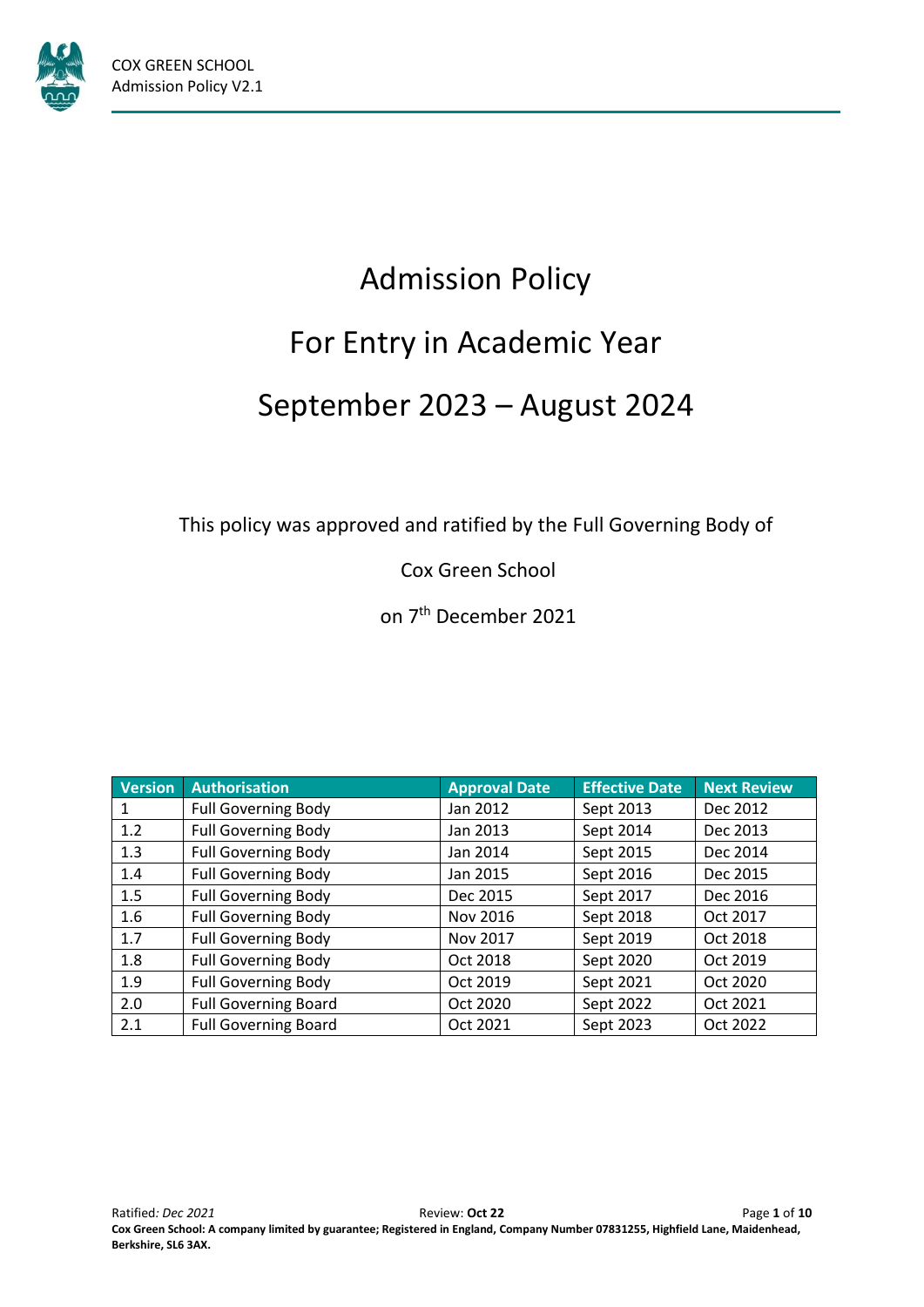

#### **Part One**

## **Admission to all year groups except the Sixth Form**

## **A. Introduction**

Cox Green School is a co-educational comprehensive academy and the Governing Body is the Admission Authority for the school. As an academy, Governors have carried out an annual review of their admission arrangements as required by law and in line with the most recent version of the School Admissions Code. They also had regard to the Local Authority (LA) consultation and proposed timeline for coordinated admission arrangements.

This policy should be read together with information about your Local Authority's coordinated admission arrangements and a copy of the School Prospectus. The school will hold an Open Evening for prospective parents to attend and details of these can be found on the school website and in the prospectus. We also have designated 'Open Mornings' in September and October. Additionally parents may telephone the school for an appointment to visit.

## **B. Admission number and age of admission**

The admission number for Cox Green School is 210 for Years 7-11.

## **C. Making application/the timescale**

Copies of the School Prospectus are available on the school website. Under the coordinated arrangements, applicants must complete the LA application form for the area in which they reside and meet the closing date for that LA.

The closing date for receipt of applications by the Royal Borough of Windsor & Maidenhead for admission into Year 7 in September 2023 will be 31October 2022**.**

The Admissions Committee of the Governing Body will meet at the beginning of the spring term and if the school is oversubscribed will determine which applicants can be offered places. Any child not offered a place can be added to a waiting list for places which might occur later. The decisions of Governors will be passed to the LA who will send out the allocation notification to parents on behalf of the Governing Body on 1 March 2023 or the next working day.

Parents who are unsuccessful in their application will be given the opportunity to submit an appeal against refusal. Admission appeals will be heard by an Independent Panel. The exact dates for appeal hearings will be dependent on the availability of Panel Members but would usually be in the second half of the summer term.

#### **D. Children with Statements of Special Educational Needs or Education and Health Care Plans**

The law requires Governors to admit pupils with Statements of Special Educational Needs or Education and Health Care Plans where the LA has specifically named Cox Green School as the most appropriate placement. These applications will usually be agreed in advance of the main allocation process. Where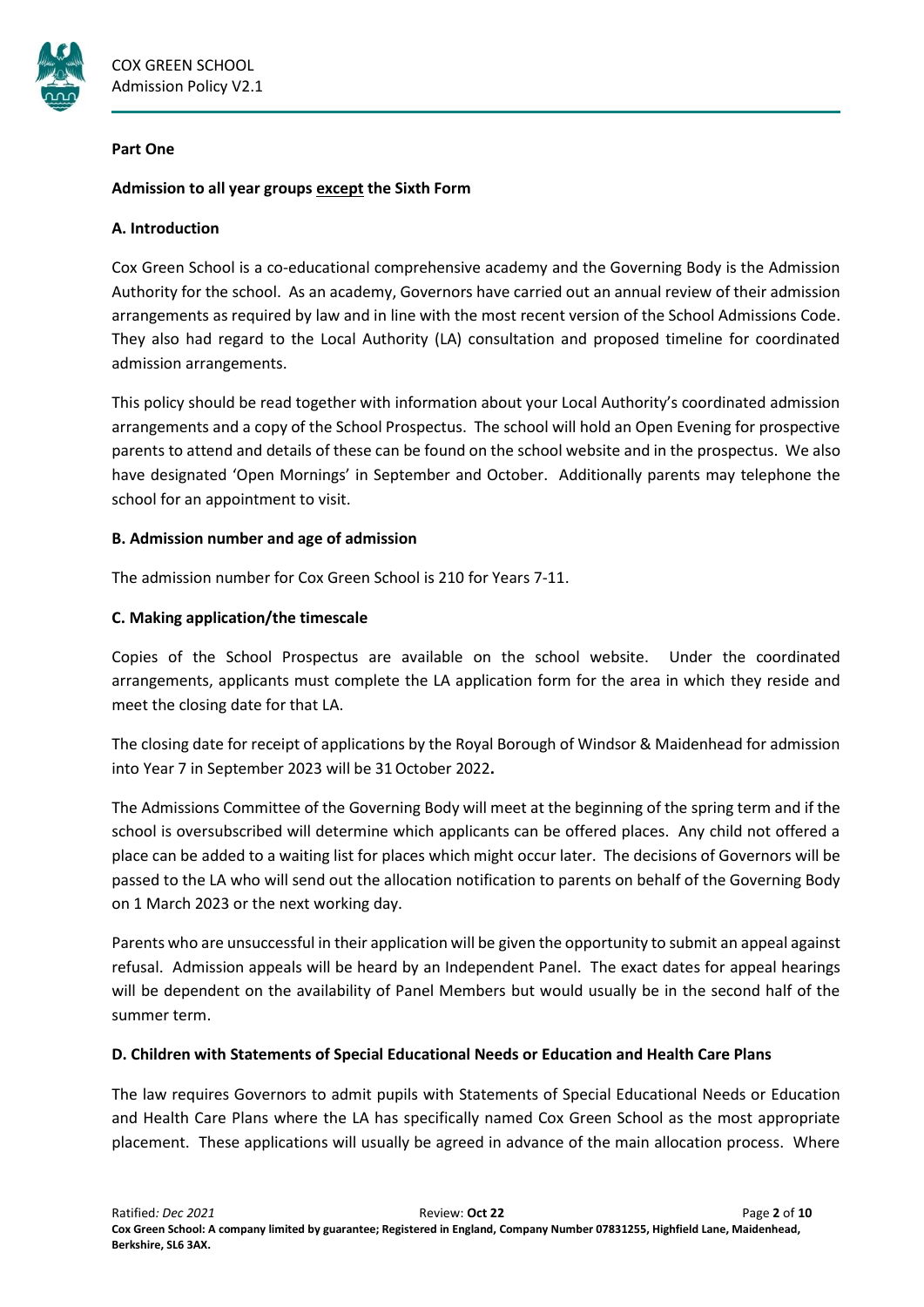

they are a late application, the Governors can be required to admit even if the admission number has been reached.

## **E. Criteria for admission**

In the event of there being greater demand for admission than there are places available, places will be offered using the following criteria in the order given:

- 1. Children in care  $<sup>[1]</sup>$  and previously in care, including a "looked after child" or a child who was</sup> previously looked after but immediately after being looked after became subject to an adoption, residence order or special guardianship order, and those children who appear (to the admission authority) to have been in state care outside of England and ceased to be in state care as a result of being adopted<sup>[2]</sup>
- 2. Children with exceptional medical or social reasons for requiring the school (as explained in note 1 below)
- 3. Children who live in the 'designated area' of the school
- 4. Children who would have a sibling of compulsory school age who would be at the school at the time of admission of the child for whom a place is sought. The term 'brothers or sisters' includes a half or step child permanently living in the same family unit or a foster child permanently living in the same family unit whose place has been arranged by the social services department of a local authority. Sibling eligibility will flow from a foster child to other children of the family or from a child of the family to a foster child. A child is regarded as being of compulsory school age until the end of the school or academic year in which he or she becomes 16 years of age
- 5. Children who attend a priority linked school; Holyport Primary School, Larchfield Primary School, Lowbrook Academy, Knowl Hill Primary School, Waltham St Lawrence Primary School, Wessex Primary School, White Waltham CE Primary School, Woodlands Park Primary School
- 6. Children of staff at the school where the member of staff has been employed at the school for two or more years at the time at which the application for admission to the school is made, or the member of staff is recruited to fill a vacant post for which there is a demonstrable skill shortage
- 7. All other applicants

If the academy does not have places for all the children in a particular category, tiebreakers will be applied to prioritise places.

#### Tiebreaker 1

Children who have brother(s) or sister(s) of compulsory school age at the school at the time the applicant would enter the school. If there are still not enough places for all the children in section E once this sibling tiebreaker has been applied, applications will be prioritised using the second and then the third tiebreaker.

<sup>1</sup> Adoption and Children Act 2002, s.46; Children Act 1989, s.8 and s.14A. Evidence of this status will be required 2 i.e. children in the care of a local authority, as defined in the Children Act 1989, s.22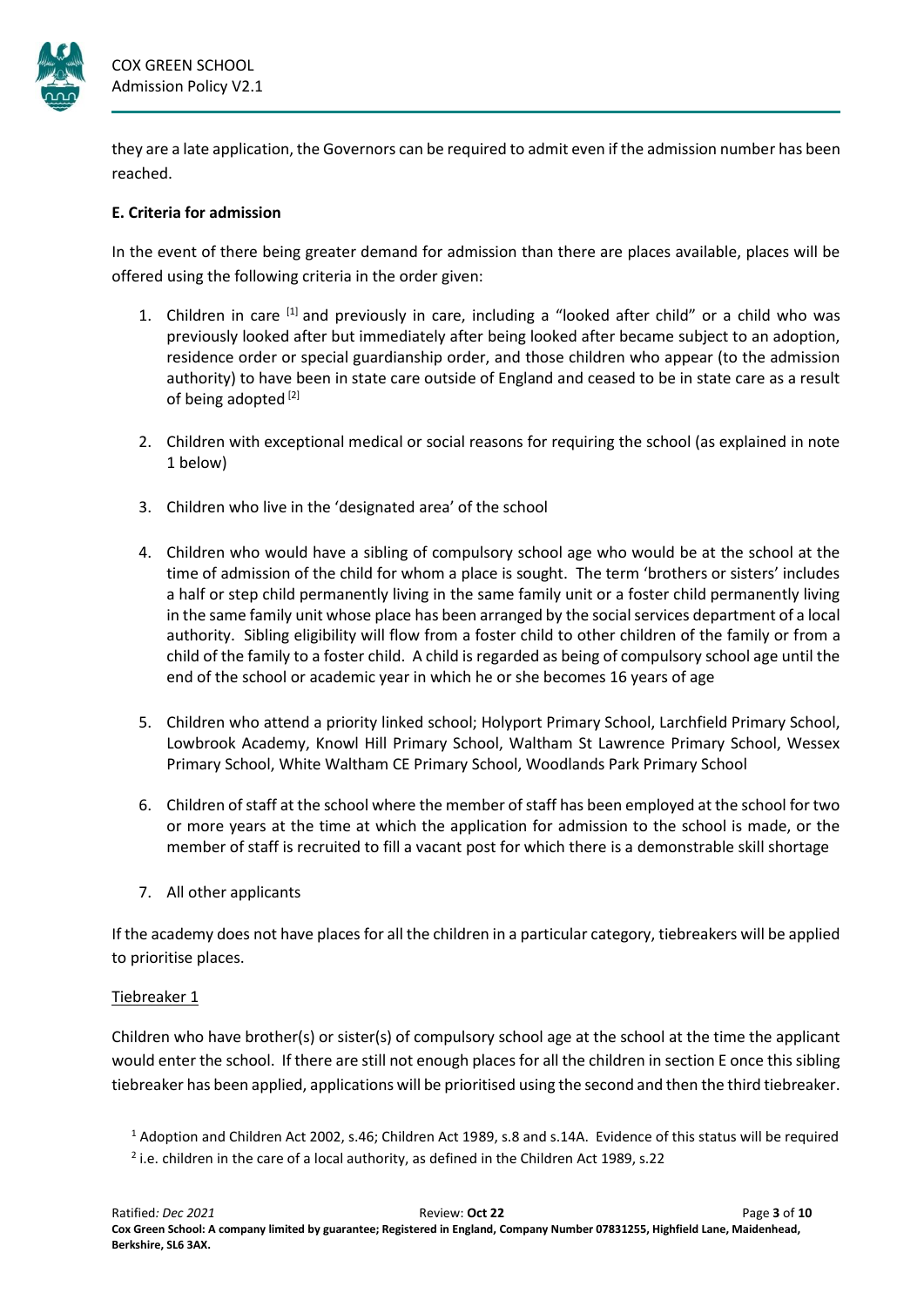

## Tiebreaker 2

Children living in the designated area who attend White Waltham CE Primary School, Waltham St Lawrence Primary School.

If there are still not enough places for all the children once this Linked School tiebreaker has been applied, applications will be prioritised using the third tiebreaker.

# Tiebreaker 3

Proximity to the school. This will be measured in a straight line from the address point of the student's house as determined by Ordnance Survey to the address point of the school. In the event that two or more children live the same distance from the school (for example families living in flats) and there are fewer places available, the tie breaker will be random allocation in accordance with paragraphs 1.34 and 1.35 of the School Admissions Code, where the supervised drawing of lots by an independent responsible person of good standing will be used to decide which child will be allocated the remaining place(s).

Qualification for sibling status is made on the basis that the student already at the school will be of compulsory school age and on roll at the school at the time of admission. Attendance of a sibling in Year 11 at the time of application or possible attendance in the Sixth Form (Years 12 and 13) does not confer sibling status.

# **F. Residence in the designated appropriate area for the school**

The "designated area" for the school (sometimes referred to as a catchment area) covers the whole of the Maidenhead area. This is the same area as designated for most other secondary schools in Maidenhead as shown by the pink shading on the Royal Borough map. A map can be viewed on the Royal Borough's website at the following address and also in Annex 1 of this policy:

# [http://www.rbwm.gov.uk](http://www.rbwm.gov.uk/)

The "home address" is the child's permanent address at the time the application is considered. It is where the child and parent or guardian lives during the school week, including nights. The Academy reserves the right to check the validity of any address given, by asking for evidence such as a recent utility bill confirming the name and address or inclusion on the Electoral Roll.

If the child does not live at the parent's address for valid reasons (e.g. lives with grandparents), we may ask to see official documentation such as a child benefit letter or medical card to prove habitual residence of the child. In such cases you will need to state this on the application form. If you do not declare any such arrangements or use a relative's address for your application, we may consider that you have made a false declaration and withdraw the offer of a place. (Childcare arrangements are not sufficient grounds for naming another address).

# **G. Definition of parent**

We define parents not only as both natural parents, but include any person who, although not a natural parent, has parental responsibility for a child, or any person who has formal care of the child. (This excludes child minding arrangements).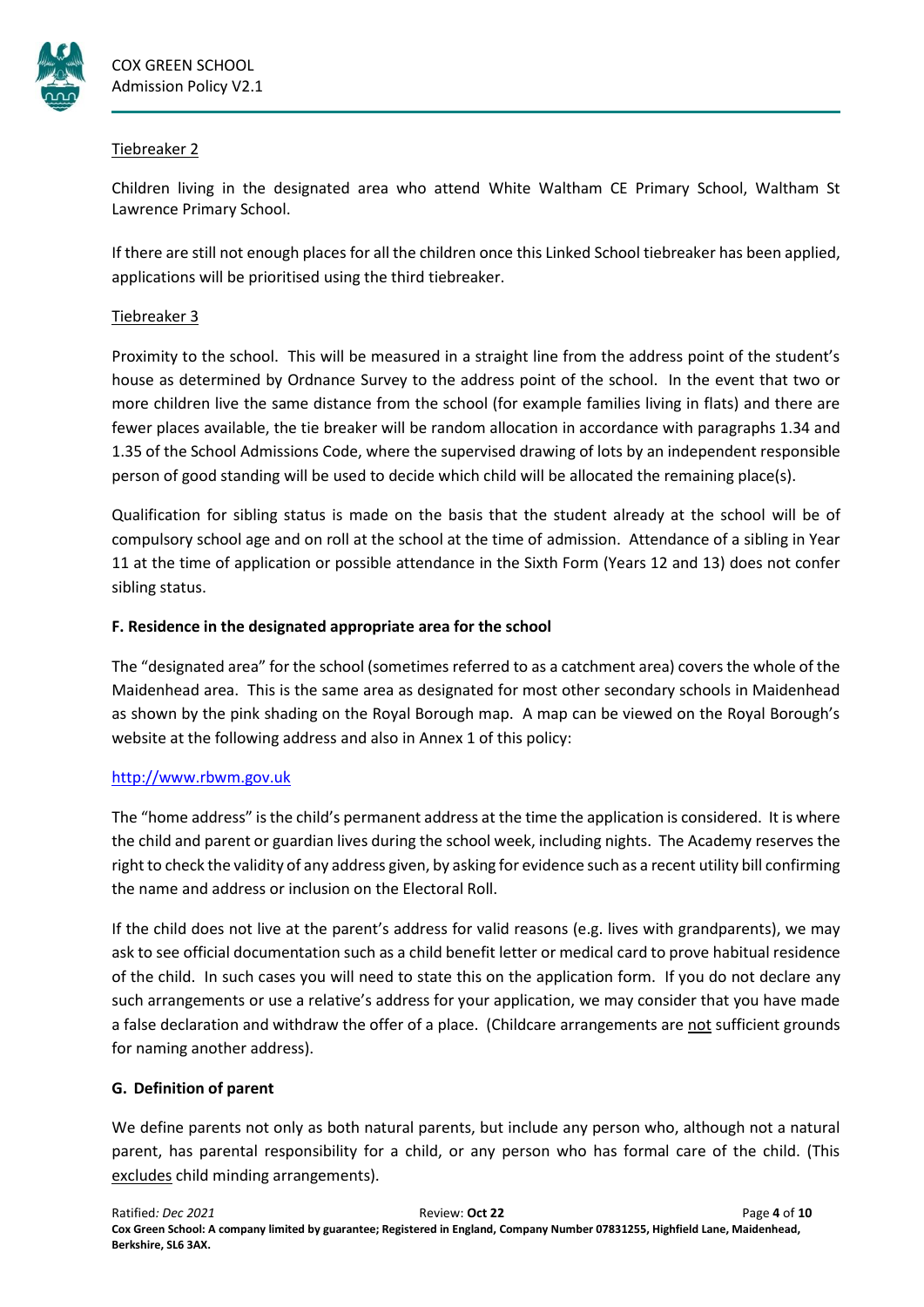

## **H. Waiting lists**

Unsuccessful applicants will be placed on a waiting list. The list will be held in order of the stated admissions criteria. Late applications will be added to this waiting list dependant on the criteria they fulfil. This means that positions on the list may change over time. Governors will maintain active waiting lists for all year groups.

## **I. Fair Access Protocol**

The School is required to participate in the Fair Access Protocol introduced by the government in September 2007. This can, on rare occasions, require the school to be directed to admit a pupil where no alternative school can be found. This could mean such a child being admitted ahead of the waiting list or in very exceptional circumstances even if the year group is full. Likewise, the school may refer applications to Fair Access if deemed appropriate.

# **J. Multiple births or children with birth dates in the same academic year**

In cases where there is one place available and the next student on the waiting list is one from a multiple birth or from the same family born in the same academic year, every effort will be made to admit both students, even if this means temporarily going over the published admission number.

# **K. Admission into year groups other than the year of entry (Year 7)**

Where applications are made to year groups outside the year of entry, places will be offered dependent on available vacancies. In the event of more applications than places available the criteria outlined in section E will be applied.

# **L. Further information – named contact**

Further details / information may be obtained from the admissions administrator at the school by emailing enquiries@coxgreen.com.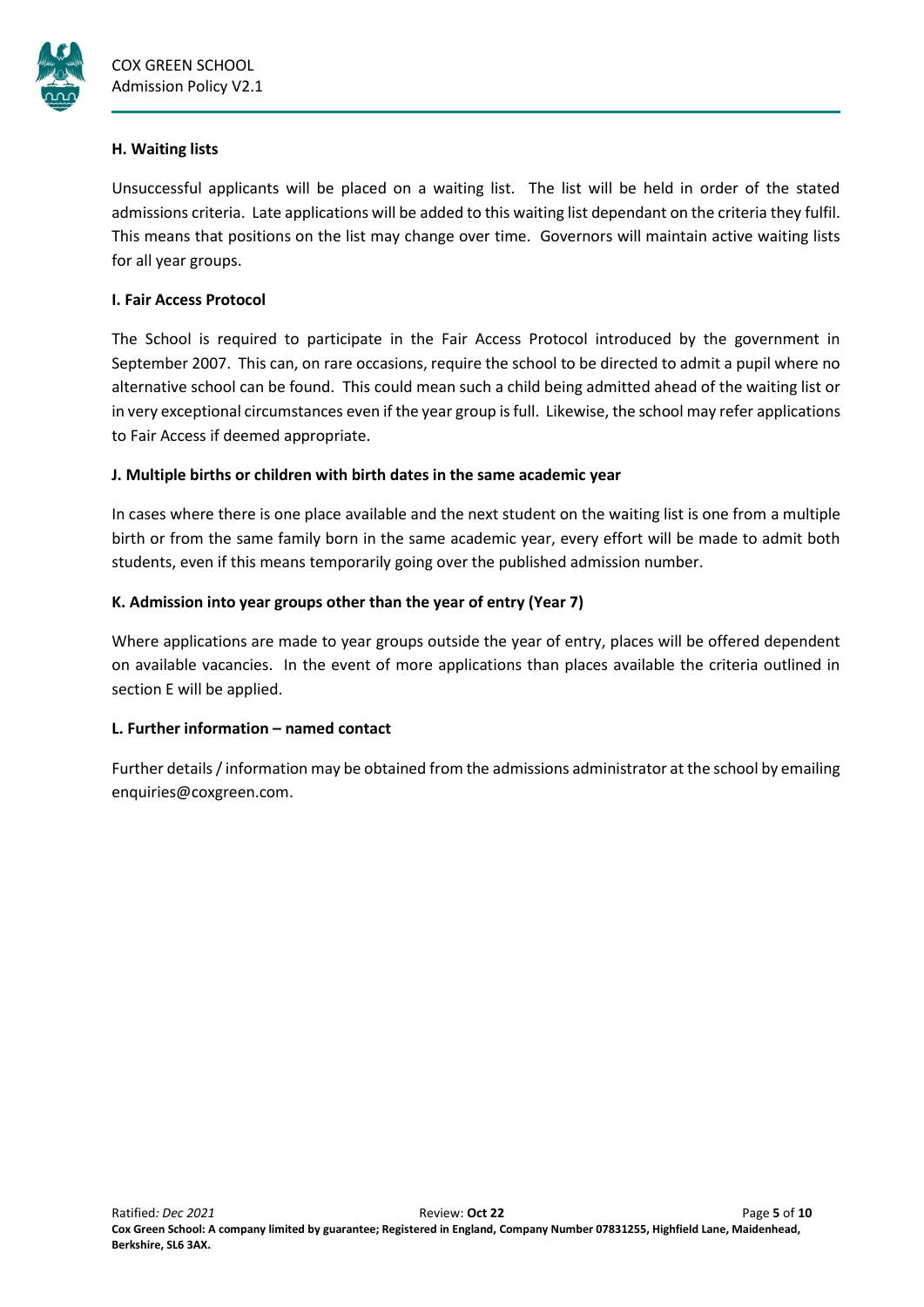

#### **Note 1**

## **Application of the medical or social category**

The academy will consider an application in this category only where the child, or his or her parent or guardian, can demonstrate a wholly exceptional medical or social requirement for attendance at the preferred school and that attendance at no other school will suffice.

It is expected that places will be given under this category in no more than a small number of instances in a year, if at all.

To apply under this category, the parent or guardian must send a letter with the application form explaining the reasons for requiring a place in this category. It must explain why the preferred school is the only suitable school and why no other school is suitable, and must describe the difficulties likely to be caused by attendance at any other school. Such difficulties must be so exceptional as to be extremely rare in the population. The reasons may be associated with the child or with the family.

Supporting evidence must be included from a suitably qualified professional person associated with the child or the family, such as a consultant, a general practitioner, a psychiatrist or a senior social worker. Evidence from members of the family or friends or a child minder will not normally be acceptable. All evidence must be on headed writing paper. Any evidence must be provided at the expense of the parent. The parent must give permission to the academy to make such enquiries as it thinks necessary to investigate the matter further.

Domestic arrangements, such as child care arrangements, or the need to leave or meet children at more than one school at the same time are unlikely to be acceptable without accompanying exceptional medical or social reasons.

Applications lacking external objective evidence will be rejected under this category. Any rejected application will then be considered under the next highest appropriate category to the child. Applicants are strongly advised to name other schools within the permitted number of preferences.

Applicants seeking to rely on these grounds must provide the necessary evidence by the closing date for applications. This will allow time for the authority to request or seek additional evidence if necessary by the time that decision must be made. It may not be possible to consider applications under this criterion after the closing date, even where a family has moved house into the area after the closing date for applications.

There will be no right of appeal against refusal of a decision in this category, but all parents will have the usual right of appeal to an independent appeal panel after allocations of places have been published.

Decisions under this criterion will be made by persons independent of the Academy.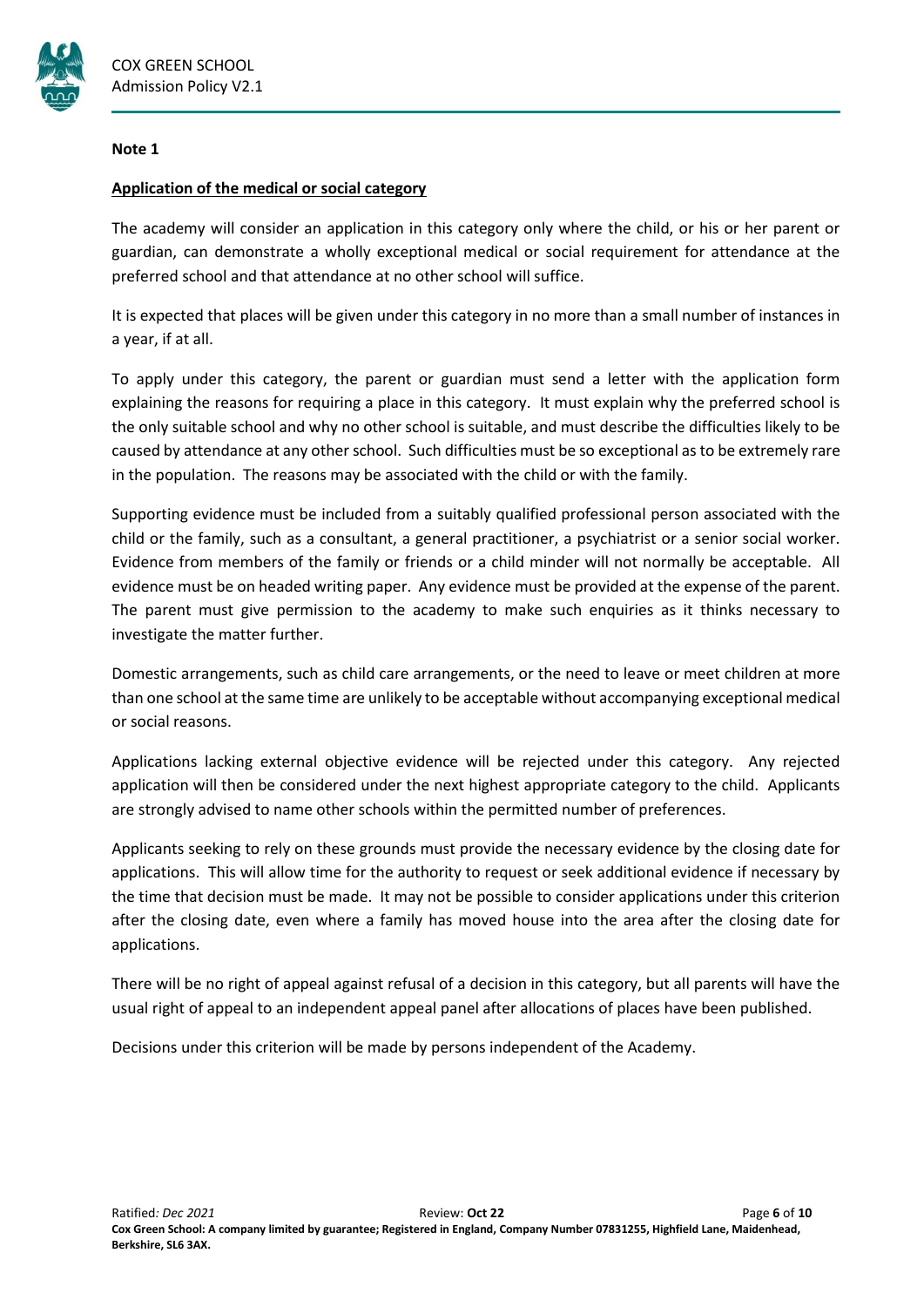

#### **Part Two**

## **Admissions to Cox Green School Sixth Form, September 2023**

Candidates for the Sixth Form may be in Year 11 at Cox Green School or from other schools. Students need to meet the relevant entrance criteria as stated in the Sixth Form Admission Pack which can be found on the school website at [www.coxgreen.com.](http://www.coxgreen.com/)

The Sixth Form Prospectus and application form are available from the school's website. The course booklet showing the range of courses available and the application form can be downloaded from the school's website. Applications should be returned by 25 January 2023.

There are 150 places available in Year 12.

## **3.1 Internal candidates**

Cox Green School's students notify the school during Year 11 of their wish to stay on to follow courses in the Sixth Form through completion of the application form.

## **3.2 External candidates**

**.** 

Applications for places from external candidates can be made by either the parents/carers and/or the student. Places are considered on receipt of the completed application form.

If the student is refused admission, both parents/carers and the student have the right to appeal, either jointly or separately. If the appeal is lodged separately, both appeals will be heard together.

# **3.3 Allocation of places (oversubscription criteria)**

In the case of oversubscription for a place on a particular course, places will be offered first to students with the highest examination results.

The following criteria will be used to allocate to external applicants the available places on those courses that receive more applications than can be accommodated:

Children with Statements of Special Educational Needs or Education and Health Care Plans that name a school in the statement are required to be admitted to the school that is named and who meet the academic requirements for the course. The admission authority does not have the right to refuse admission. Remaining places will be allocated in the following descending order:

- A Children in care, i.e. children in the care of a local authority as defined in the Children Act 1989. This category includes a 'looked after child' or a child who was previously looked after but immediately after being looked after became subject to an adoption, residence or special guardianship order $1$
- B Students with siblings at the school at the time of admission. The term 'sibling' includes a half or step child permanently living in the same family unit or a foster child permanently living in the

<sup>&</sup>lt;sup>1</sup> Adoption and Children Act 2002, s.46; Children Act 1989, s.8 and s.14A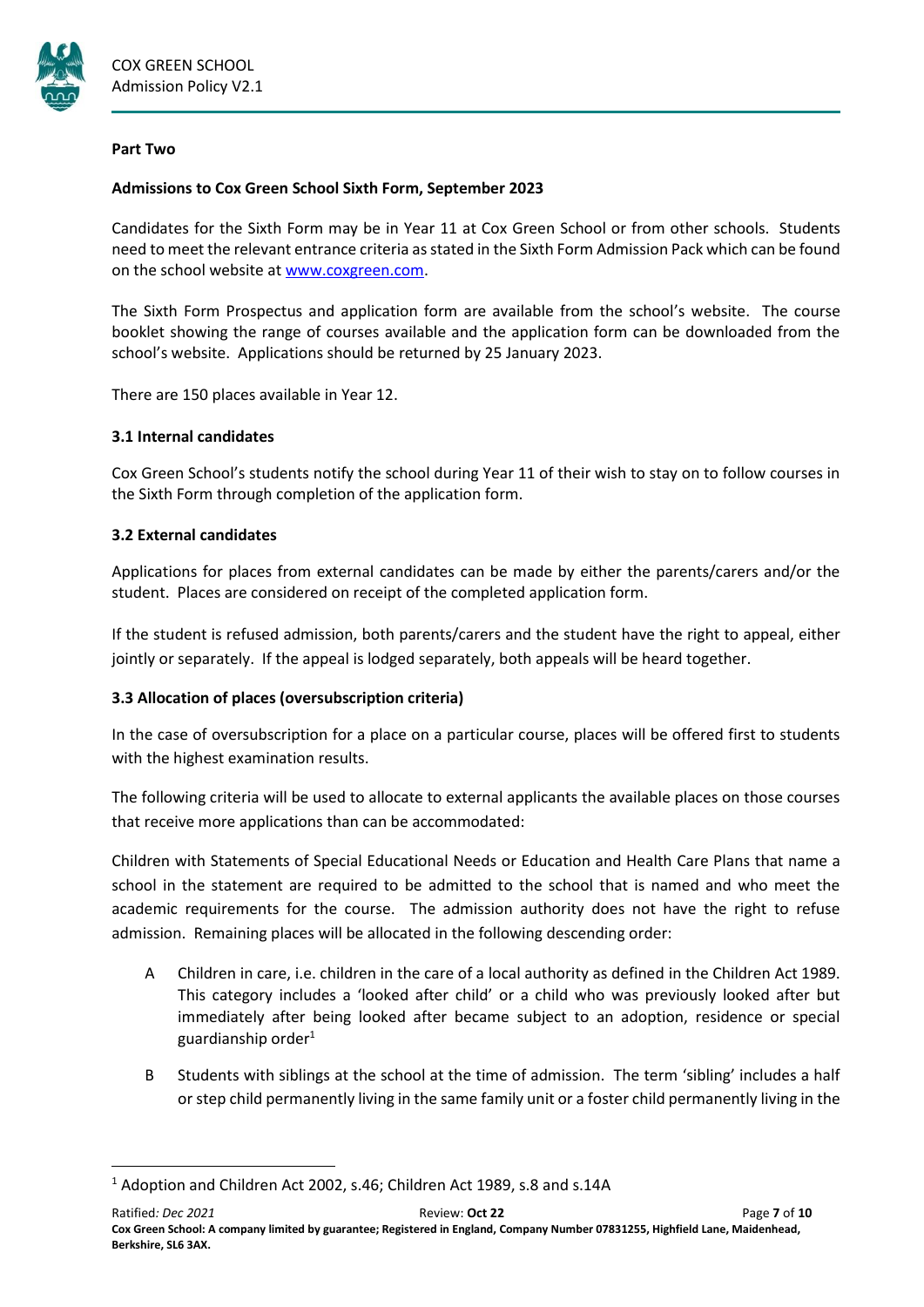

same family unit whose place has been arranged by the Social Services Department of a local authority

C. All other applicants who meet the academic requirements of the course

# Tie breaker

If a school does not have enough places for all applicants within a particular category, places will be prioritised by means of a tie breaker. Thistie breaker will be proximity to the school measured in a straight line from the address point of the student's house as determined by the Ordnance Survey to the address point of the school, using the local GIS system.

## **Waiting lists**

The waiting list will be held in order of the admission criteria. It will be maintained until the beginning of term in September 2023.

## **Late applications**

If an application is received after the deadline, this will be considered 'late'. Late applications will be considered after the allocation of places and notified after the main allocation date, unless exceptional circumstances apply, e.g. hospitalisation of a parent or a family has just moved into the area. In such instances, evidence will be required.

### **Multiple births or children with birth dates in the same academic year**

Application for places is based on meeting the individual requirements of the course. However, in cases where there is one place available and the next student on the waiting list is one from the same family born in the same academic year, every effort will be made to admit both students, subject to the availability of appropriate courses.

# **Accepting or declining the offer of a place**

Places are offered on the understanding that there is a commitment to meet the academic requirements of the course.

Parents are required to accept or decline the allocated place using the form sent with the allocation letter. The form must be returned to the school within two weeks from the date of the offer letter. Failure to respond may result in the place being withdrawn. Parents are requested to advise the school at any stage, if they are not accepting the place for any reason.

# **Appeals**

The student and/or the parents of students who are not offered a place, have the right to appeal against non-admission. A panel, independent of the school, will hear appeals. Their decision is binding on all parties.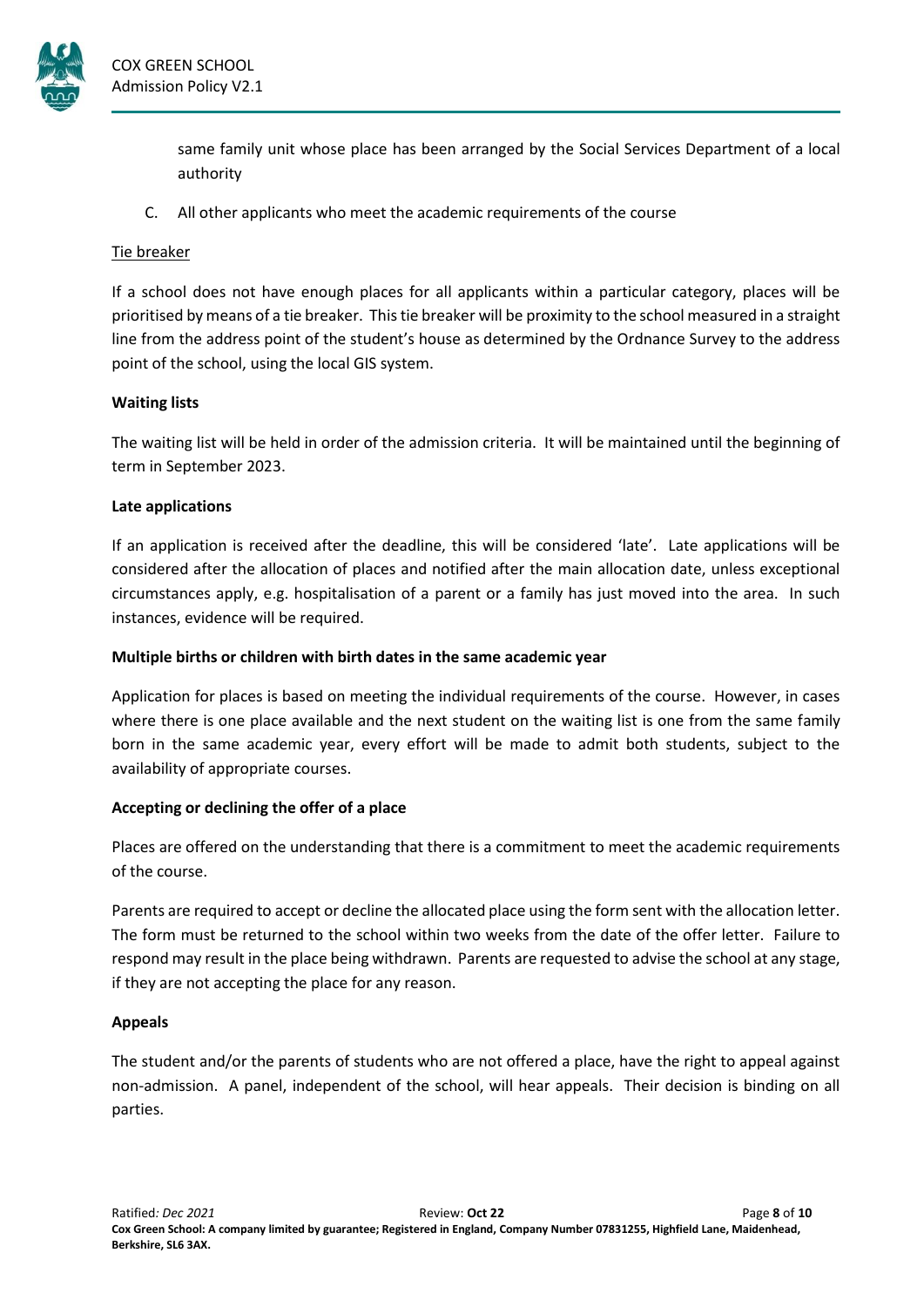

### **Communication of policy**

The policy will be communicated via the school website.

## **Evidence of implementation**

Evidence of admissions will be collected by the school and reported to the People & External Relations Committee annually, following the allocations by RBWM. The report to the Committee should show detail by criteria and details of any appeals.

## **Review of Policy**

This policy shall be reviewed every year by the People & External Relations Committee and thereafter by the Full Governing Body.